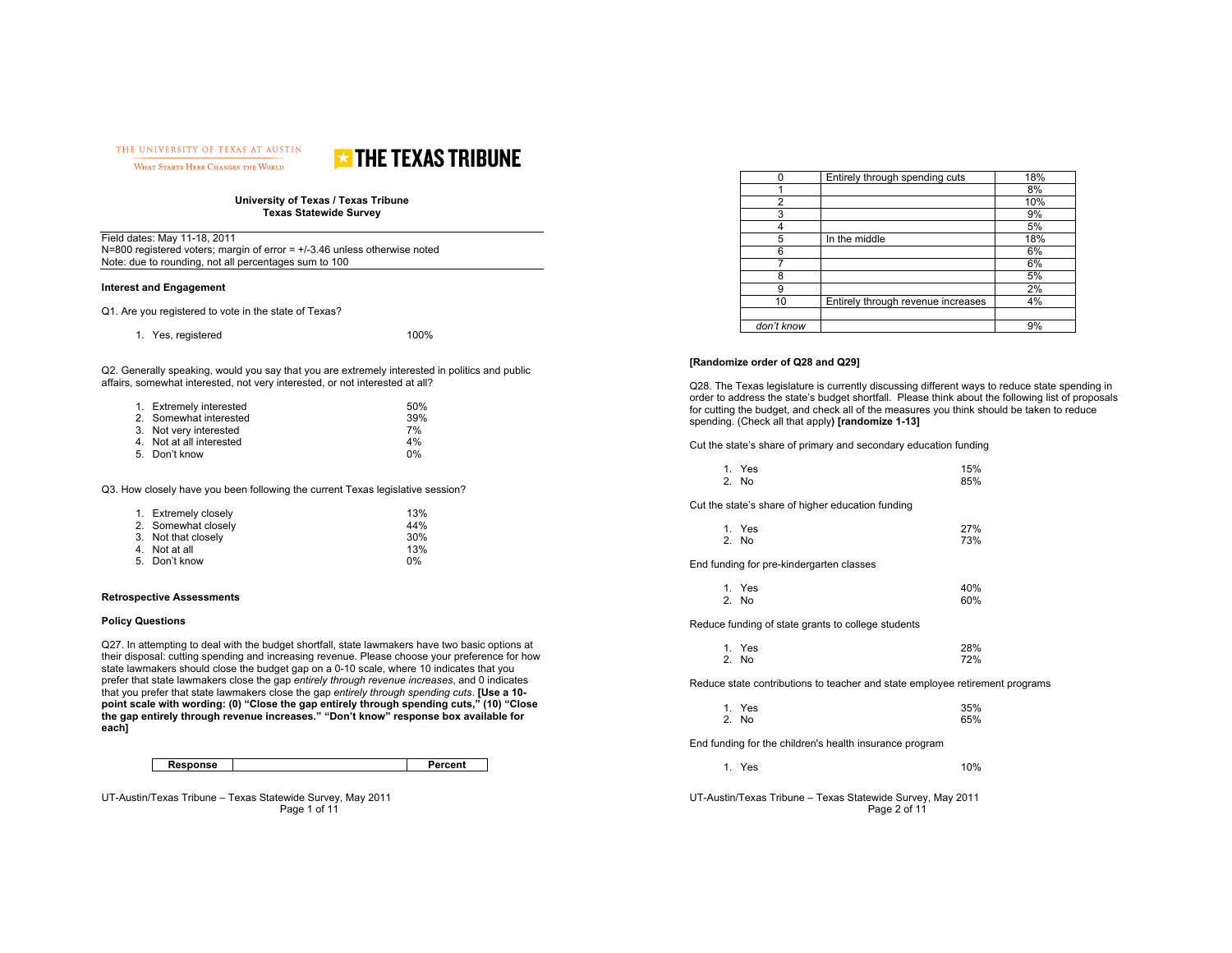|                                                                                                                                                                                                                                                                                                                                                                                                                                      | 2. No                                                                     | 90%        |  |
|--------------------------------------------------------------------------------------------------------------------------------------------------------------------------------------------------------------------------------------------------------------------------------------------------------------------------------------------------------------------------------------------------------------------------------------|---------------------------------------------------------------------------|------------|--|
|                                                                                                                                                                                                                                                                                                                                                                                                                                      | End state environmental regulation and leave it to the federal government |            |  |
|                                                                                                                                                                                                                                                                                                                                                                                                                                      | 1. Yes<br>$2.$ No                                                         | 32%<br>68% |  |
|                                                                                                                                                                                                                                                                                                                                                                                                                                      | Cut payments to Medicaid providers like doctors and hospitals             |            |  |
|                                                                                                                                                                                                                                                                                                                                                                                                                                      | 1. Yes<br>2. No                                                           | 14%<br>86% |  |
|                                                                                                                                                                                                                                                                                                                                                                                                                                      | Cut state funding for nursing home care                                   |            |  |
|                                                                                                                                                                                                                                                                                                                                                                                                                                      | 1. Yes<br>$2.$ No                                                         | 7%<br>93%  |  |
| Close one or more prisons for adults                                                                                                                                                                                                                                                                                                                                                                                                 |                                                                           |            |  |
|                                                                                                                                                                                                                                                                                                                                                                                                                                      | 1. Yes<br>$2.$ No.                                                        | 30%<br>70% |  |
| Close one or more prisons for juveniles                                                                                                                                                                                                                                                                                                                                                                                              |                                                                           |            |  |
|                                                                                                                                                                                                                                                                                                                                                                                                                                      | 1. Yes<br>2. No                                                           | 31%<br>69% |  |
|                                                                                                                                                                                                                                                                                                                                                                                                                                      | Reduce funding for new highway construction                               |            |  |
|                                                                                                                                                                                                                                                                                                                                                                                                                                      | 1. Yes<br>$2.$ No                                                         | 28%<br>72% |  |
| Reduce funding for border security                                                                                                                                                                                                                                                                                                                                                                                                   |                                                                           |            |  |
|                                                                                                                                                                                                                                                                                                                                                                                                                                      | 1. Yes<br>2. No                                                           | 16%<br>84% |  |
| Q29. Below is a list of ways in which state lawmakers might raise additional revenue in order to<br>address the expected budget gap. Which of the following methods of increasing revenue would<br>you support? (Check all that apply) [randomize 1-9; option #10 cannot be selected along<br>with other answer choices (i.e. selecting any of answer choices 1-9 should disallow<br>respondents from selecting 10, and vice versa)] |                                                                           |            |  |
| Legalize gambling and impose taxes on casinos                                                                                                                                                                                                                                                                                                                                                                                        |                                                                           |            |  |

| 1. Yes | 62% |
|--------|-----|
| 2. No  | 38% |

Increase taxes on alcoholic beverages

UT-Austin/Texas Tribune – Texas Statewide Survey, May 2011 Page 3 of 11

|                                                                                       | 1. Yes<br>$2.$ No                                                                            | 49%<br>51% |  |  |
|---------------------------------------------------------------------------------------|----------------------------------------------------------------------------------------------|------------|--|--|
| Legalize the use of marijuana and impose taxes on its purchase                        |                                                                                              |            |  |  |
|                                                                                       | 1. Yes<br>2. No                                                                              | 41%<br>59% |  |  |
|                                                                                       | Adopt a fuel inefficiency surcharge on certain new vehicles                                  |            |  |  |
|                                                                                       | 1. Yes<br>2. No                                                                              | 18%<br>82% |  |  |
|                                                                                       | Ban the use of cell phones while driving and charge fines for individuals who break this law |            |  |  |
|                                                                                       | 1. Yes<br>$2.$ No.                                                                           | 48%<br>52% |  |  |
| Eliminate the August state sales tax holiday if the budget situation does not improve |                                                                                              |            |  |  |
|                                                                                       | 1. Yes<br>$2.$ No                                                                            | 41%<br>59% |  |  |
| Increase the state tax on businesses                                                  |                                                                                              |            |  |  |
|                                                                                       | 1. Yes<br>2. No                                                                              | 18%<br>82% |  |  |
|                                                                                       | Increase the state sales tax rate (currently 6.25%)                                          |            |  |  |
|                                                                                       | 1. Yes<br>$2.$ No                                                                            | 12%<br>88% |  |  |
| Implement a state income tax on individuals                                           |                                                                                              |            |  |  |
|                                                                                       | 1. Yes<br>$2.$ No                                                                            | 6%<br>94%  |  |  |
| I do not support any of these measures                                                |                                                                                              |            |  |  |
|                                                                                       | 1. Yes<br>2. No                                                                              | 11%<br>89% |  |  |
|                                                                                       |                                                                                              |            |  |  |

Q30. As you may know, the Texas Legislature has been debating whether to address the<br>state's budget shortfall by tapping into the Rainy Day Fund, which contains money that the state<br>has set aside for emergency uses. Some money in the Rainy Day Fund for the next two-year budget period in order to avoid potentially devastating cuts in spending. Other people say that the current budget deficit does not count as an emergency, and that using money from the Rainy Day Fund will eventually cause state government to grow in size. What is your opinion on whether to spend money in the Rainy Day fund for the next two-year budget period?

UT-Austin/Texas Tribune – Texas Statewide Survey, May 2011 Page 4 of 11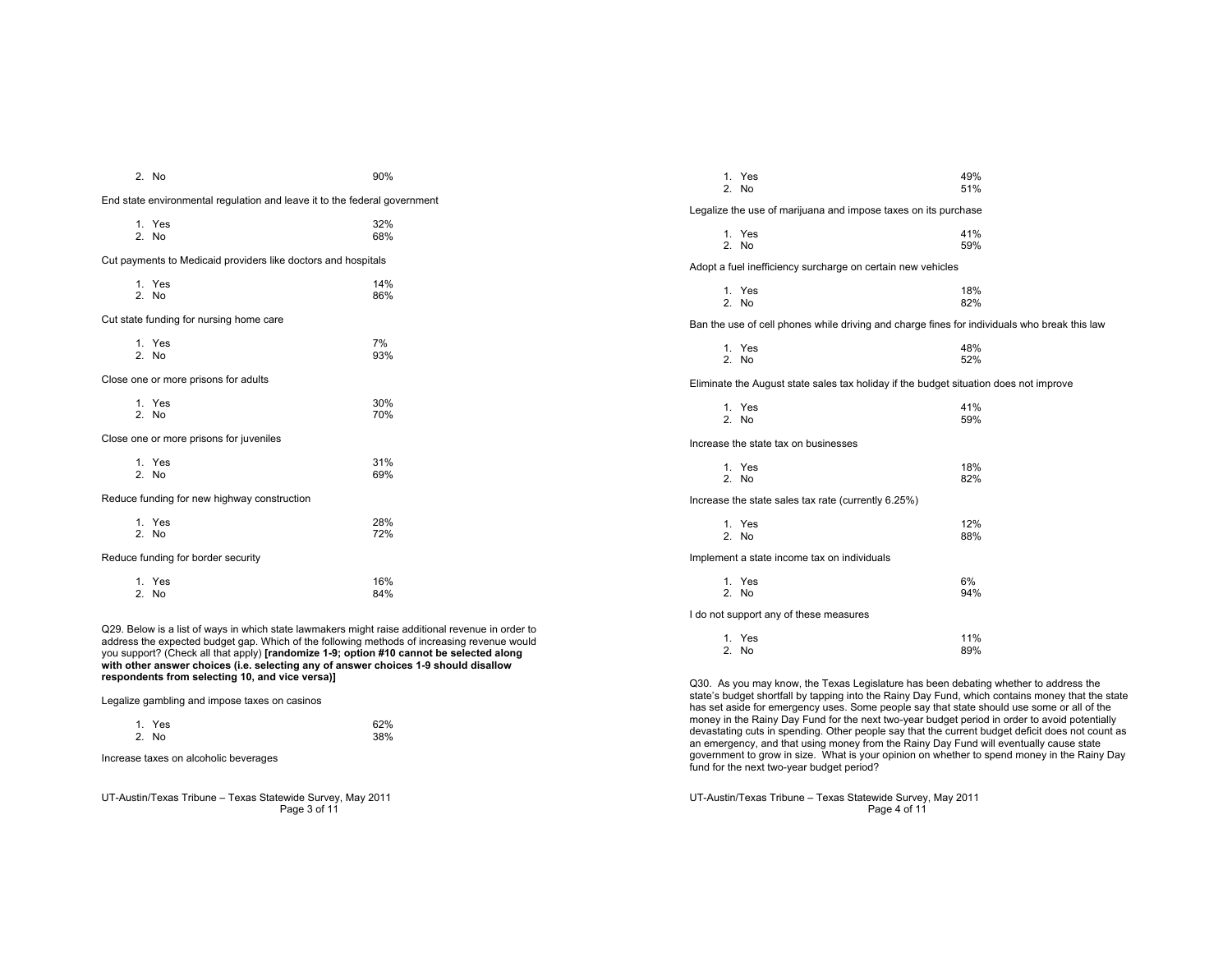- 1. Spend some or all of the money in the Rainy 43% Day Fund
- 2. Do not spend money in the Rainy Day Fund 39%
- 3. Don't know 19%

# **Political Knowledge**

## **[Randomize INFO1-INFO3]**

INFO1. Which political party holds the majority in the U.S. House of Representatives?

| 1. Republican Party | 76% |
|---------------------|-----|
| 2. Democratic Party | 14% |
| 3. Neither          | 3%  |
| 4. Don't know       | 7%  |

INFO2. What majority of both houses of the U.S. Congress is needed to override a presidential veto?

| 1. More than one-half      | 6%  |
|----------------------------|-----|
| 2. More than two-thirds    | 73% |
| 3. More than three-fourths | 13% |
| 4. Don't know              | 9%  |

INFO3. Who is the current Attorney General of Texas?

| 1. Greg Abbott      | 66% |
|---------------------|-----|
| 2. Michael Williams | 2%  |
| 3. Susan Combs      | 5%  |
| 4. Victor Carrillo  | 2%  |
| 5. Don't know       | 26% |

#### **Political Orientation**

We're almost done. Now we just have a few basic questions for statistical purposes.

LIBCON. On a scale from 1 to 7, where 1 is extremely liberal, 7 is extremely conservative, and 4 is exactly in the middle, where would you place yourself? **[Wording on scale: (1) "Extremely liberal," (4) "In the middle," (7) "Extremely conservative"]**

| Response |                          | Percent |
|----------|--------------------------|---------|
|          | <b>Extremely liberal</b> | 6%      |
|          |                          | 7%      |
|          |                          | 7%      |

UT-Austin/Texas Tribune – Texas Statewide Survey, May 2011 Page 5 of 11

| In the middle                 | 29% |
|-------------------------------|-----|
|                               | 14% |
|                               | 21% |
| <b>Extremely conservative</b> | 16% |

PID3. Generally speaking, would you say that you usually think of yourself as a…

- 1. Democrat *\*Please see PID7 (next page) for results*
- 2. Independent

3. Republican

- 4. Other
- 5. Not sure

#### **[If respond Democrat to PID3]** Do you consider yourself a…

- Strong Democrat
- Not very strong Democrat

#### **[If respond Democrat to PID3]** Have you always been a Democrat, or did you previously consider yourself to be a Republican or independent?

- Always a Democrat
- Previously a Republican
- Previously independent

#### **[If respond Republican to PID3]** Do you consider yourself a…

- Strong Republican
- Not very strong Republican

#### **[If respond Republican to PID3]** Have you always been a Republican, or did you previously consider yourself to be a Democrat or independent?

- Always a Republican
- Previously a Democrat
- Previously independent

# **[If respond Independent to PID3]** As an independent, do you consider yourself to...<br>• Lean Republican \*Report in PID7 as "Lean Republican"

- Lean Republican *\*Report in PID7 as "Lean Republican"*
- Lean Democrat *\*Report in PID7 as "Lean Democrat"*
- Not lean either way *\*Report in PID7 as "Independent"*

#### **[If respond Independent to PID3]** Have you always been independent, or did you previously consider yourself to be a Republican or Democrat?

- Always independent
- 
- Previously a Republican
- Previously a Democrat

# **[If respond Other to PID3]** Generally speaking, do you consider yourself to...<br>• Lean Republican \*Report in PID7 as "Lean Republican"

- Lean Republican *\*Report in PID7 as "Lean Republican"*
- Lean Democrat *\*Report in PID7 as "Lean Democrat"*
- Support a third party *\*Report in PID7 as "Other"*
- None of these *\*Report in PID7 as "Other"*

UT-Austin/Texas Tribune – Texas Statewide Survey, May 2011 Page 6 of 11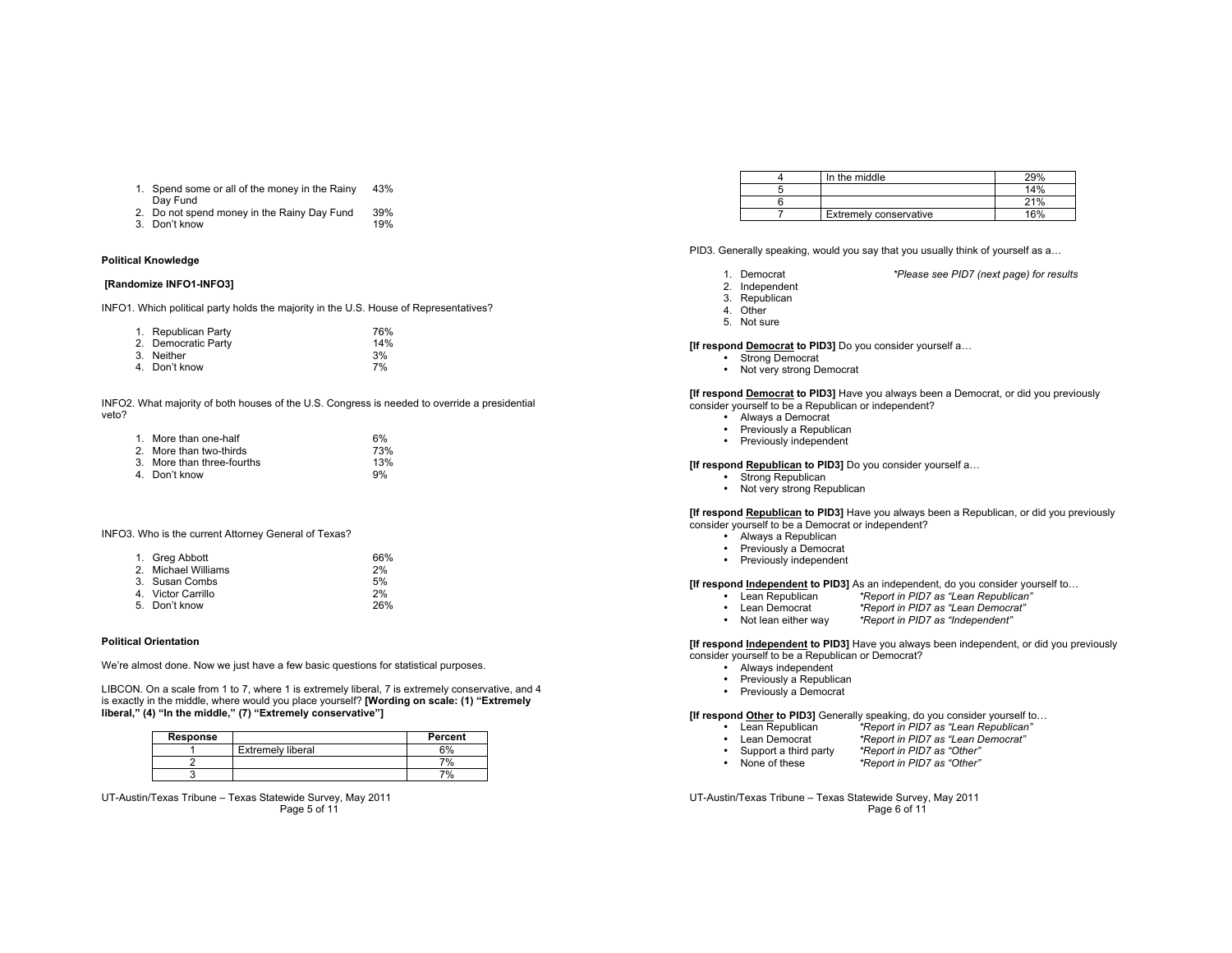PID7. (Uses the four PID3 follow-up questions)

| 1. | <b>Strong Democrat</b>        | 21% |
|----|-------------------------------|-----|
|    | 2. Not very strong Democrat   | 10% |
|    | 3. Lean Democrat              | 7%  |
|    | 4. Independent                | 12% |
|    | 5. Lean Republican            | 16% |
|    | 6. Not very strong Republican | 8%  |
|    | 7. Strong Republican          | 25% |
| 8. | Other                         | 2%  |

# **Demographics**

AGE. Please indicate your age group.

| $1.18-29$    | 16% |
|--------------|-----|
| $2.30 - 44$  | 27% |
| $3.45-64$    | 41% |
| 4. 65 and up | 16% |

COUNTY. In which county do you reside? (Please select from the pull-down menu. Counties are listed in alphabetical order)

LOCATE. Would you say that you live in an urban, suburban, or rural community?

|    | 1. Urban    | 27% |
|----|-------------|-----|
|    | 2. Suburban | 49% |
| 3. | Rural       | 24% |

METRO. Do you live in the Houston, Dallas-Fort Worth, San Antonio, or Austin metropolitan areas?

| 1. Yes. I live in the Houston area.                     | 20% |
|---------------------------------------------------------|-----|
| 2. Yes, I live the Dallas-Fort Worth area               | 30% |
| 3. Yes. I live in the San Antonio area                  | 8%  |
| 4. Yes, I live in the Austin area                       | 9%  |
| 5. No, I live in another part of Texas                  | 34% |
| CHILD. How many children are currently living with you? |     |

| 1. One | 19% |
|--------|-----|
| 2. Two | 12% |

UT-Austin/Texas Tribune – Texas Statewide Survey, May 2011 Page 7 of 11

| 3. Three        | 6%  |
|-----------------|-----|
| 4. Four or more | 3%  |
| 5. None         | 60% |

INCOME. In which category would you place your household income last year?

| $1_{-}$ | Less than \$10,000         | 5%  |
|---------|----------------------------|-----|
| 2.      | \$10,000 to \$14,999       | 6%  |
| 3.      | \$15,000 to \$19,999       | 4%  |
| 4.      | \$20,000 to \$24,999       | 6%  |
| 5.      | \$25,000 to \$29,999       | 7%  |
| 6.      | \$30,000 to \$39,999       | 13% |
| 7.      | \$40,000 to \$49,999       | 8%  |
| 8.      | \$50,000 to \$59,999       | 7%  |
| 9.      | \$60,000 to \$69,999       | 8%  |
|         | 10. \$70,000 to \$79,999   | 7%  |
|         | 11, \$80,000 to \$99,999   | 6%  |
|         | 12, \$100,000 to \$119,999 | 5%  |
|         | 13. \$120,000 to \$149,999 | 3%  |
|         | 14. More than \$150,000    | 4%  |
|         | 15. Prefer not to say      | 11% |

EDU. What is the highest level of education that you received?

| 1. Less than high school    | 4%  |
|-----------------------------|-----|
| 2. High school degree       | 38% |
| 3. Some college             | 30% |
| 4. Two-year college degree  | 10% |
| 5. Four-year college degree | 13% |
| 6. Post-graduate degree     | 5%  |

RELIG. What is your religious affiliation? **[No open response on "other"]**

| Aanostic<br>1.           | 5%    |
|--------------------------|-------|
| 2. Assembly of God*      | 2%    |
| Atheist<br>3.            | 4%    |
| Baptist*<br>4.           | 20%   |
| <b>Buddhist</b><br>5.    | 1%    |
| 6. Catholic*             | 16%   |
| 7. Christian Scientist*  | 4%    |
| 8. Church of Christ*     | 4%    |
| 9. Church of God*        | 1%    |
| 10. Disciples of Christ* | 1%    |
| 11. Episcopal/Anglican*  | 2%    |
| 12. Hindu                | 0%    |
| 13. Jehovah's Witnesses  | $0\%$ |
| 14. Jewish               | 1%    |
| 15. Lutheran*            | 2%    |

UT-Austin/Texas Tribune – Texas Statewide Survey, May 2011 Page 8 of 11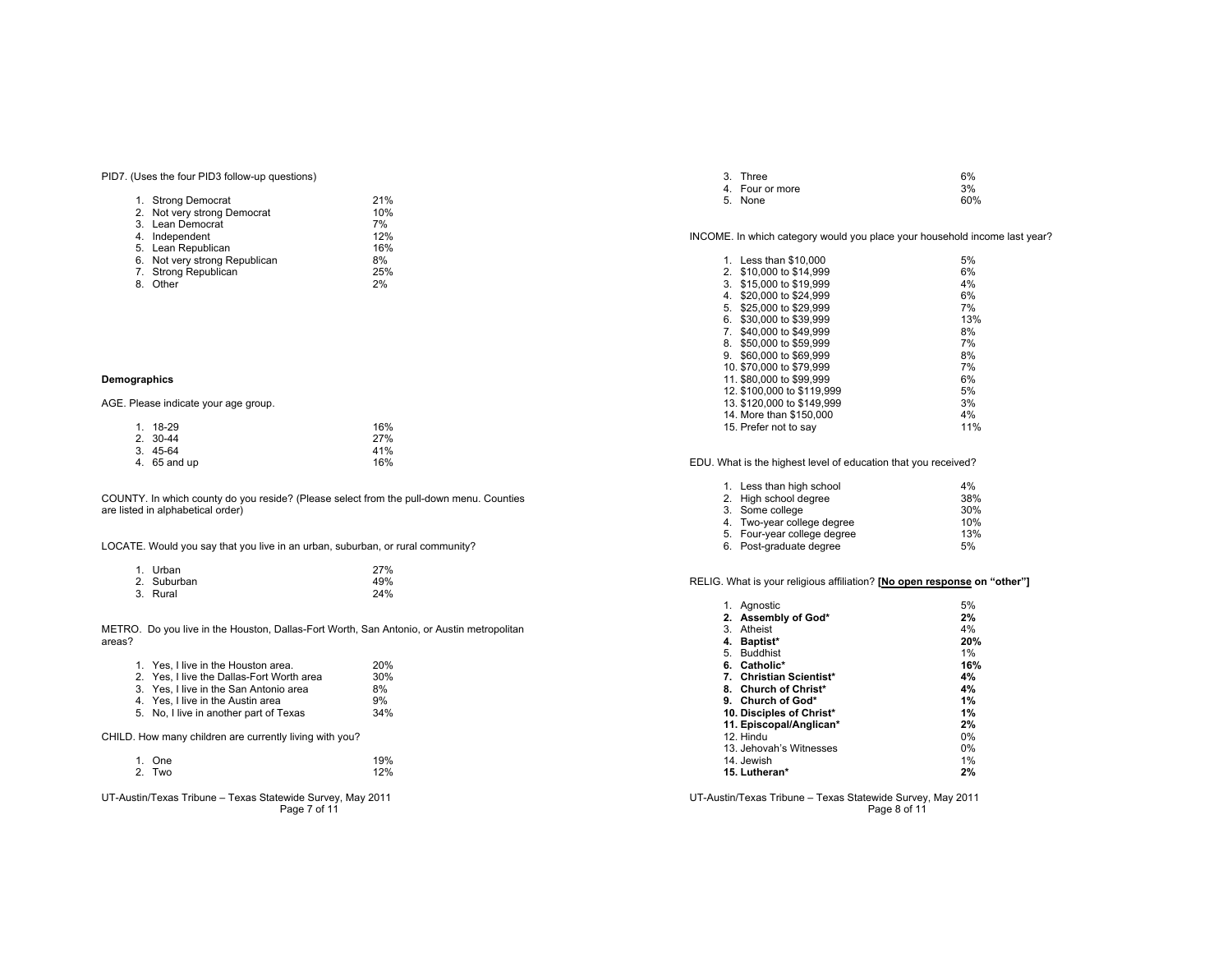| 16. Methodist*                   | 5% |
|----------------------------------|----|
| 17. Mormon*                      | 1% |
| 18. Muslim/Islam                 | 0% |
| 19. Nondenominational Christian* | 9% |
| 20. Orthodox/Eastern Orthodox*   | 0% |
| 21. Pentecostal*                 | 2% |
| 22. Presbyterian*                | 2% |
| 23. Protestant (non-specific)*   | 4% |
| 24. Reformed*                    | 0% |
| 25. Unitarian/Universalist*      | 0% |
| 26. United Church of Christ*     | 0% |
| 27. Spiritual but not religious  | 9% |
| 28. Other*                       | 7% |
| 29. Don't know                   | 2% |

EVANG. **[Ask if respond \* to RELIG]** Do you consider yourself to be a "born again" or "evangelical" Christian?

| 1. Yes | 48% |
|--------|-----|
| 2. No  | 52% |

LITERAL. Which of these statements comes closest to describing your feelings about the Bible?

- 1. The Bible is the actual word of God and is to be 34% taken literally, word for word.
- 2. The Bible is the word of God but not everything 43% in it should be taken literally, word for word.
- 3. The Bible is a book written by men and is not 23% the word of God.

IMPORT. How important would you say that religious beliefs are to your daily life?

| 1. Extremely important  | 49% |
|-------------------------|-----|
| 2. Somewhat important   | 27% |
| 3. Not very important   | 12% |
| 4. Not at all important | 12% |

ATTEND. Aside from weddings and funerals, how often do you attend religious services or participate in religious activities?

| 1. More than once a week | 17% |
|--------------------------|-----|
| 2. Once a week           | 16% |
| 3. A few times a month   | 11% |
| 4. Once or twice a year  | 27% |
| 5. Never                 | 29% |

UT-Austin/Texas Tribune – Texas Statewide Survey, May 2011 Page 9 of 11

RACE. What race do you consider yourself to be?

| 1. White                  | 63% |
|---------------------------|-----|
| 2. African American       | 12% |
| 3. Hispanic or Latino     | 18% |
| 4. Asian/Pacific Islander | 1%  |
| 5. Native American        | 1%  |
| 6. Mixed                  | 2%  |
| 7. Other                  | 3%  |

NATIVE1. **[Ask if RACE = "Hispanic or Latino"]** Were you born in the United States or Puerto Rico, or in another country?

| Born in the United States or Puerto Rico | 86% |
|------------------------------------------|-----|
| 2. Born in another country               | 14% |

NATIVE2. **[Ask NATIVE2 if answer 1 on NATIVE1]** Were your parents born in the United States or Puerto Rico, or another country?

|    | Both of my parents were born in the United<br>States or Puerto Rico | 67%  |
|----|---------------------------------------------------------------------|------|
| 2. | One of my parents was born in another                               | 22%  |
| વ  | country<br>Roth of my narante were both in another                  | 120% |

3. Both of my parents were both in another 12% country

HOME. Do you own or rent your home?

| 1. Own  | 71% |
|---------|-----|
| 2. Rent | 29% |

MARITAL. What is your marital status?

|    | Married                 | 57% |
|----|-------------------------|-----|
|    | 2. Divorced             | 12% |
|    | 3. Separated            | 2%  |
|    | 4. Widowed              | 4%  |
|    | 5. Domestic partnership | 5%  |
| 6. | Single                  | 20% |

GENDER. What is your gender?

UT-Austin/Texas Tribune – Texas Statewide Survey, May 2011 Page 10 of 11